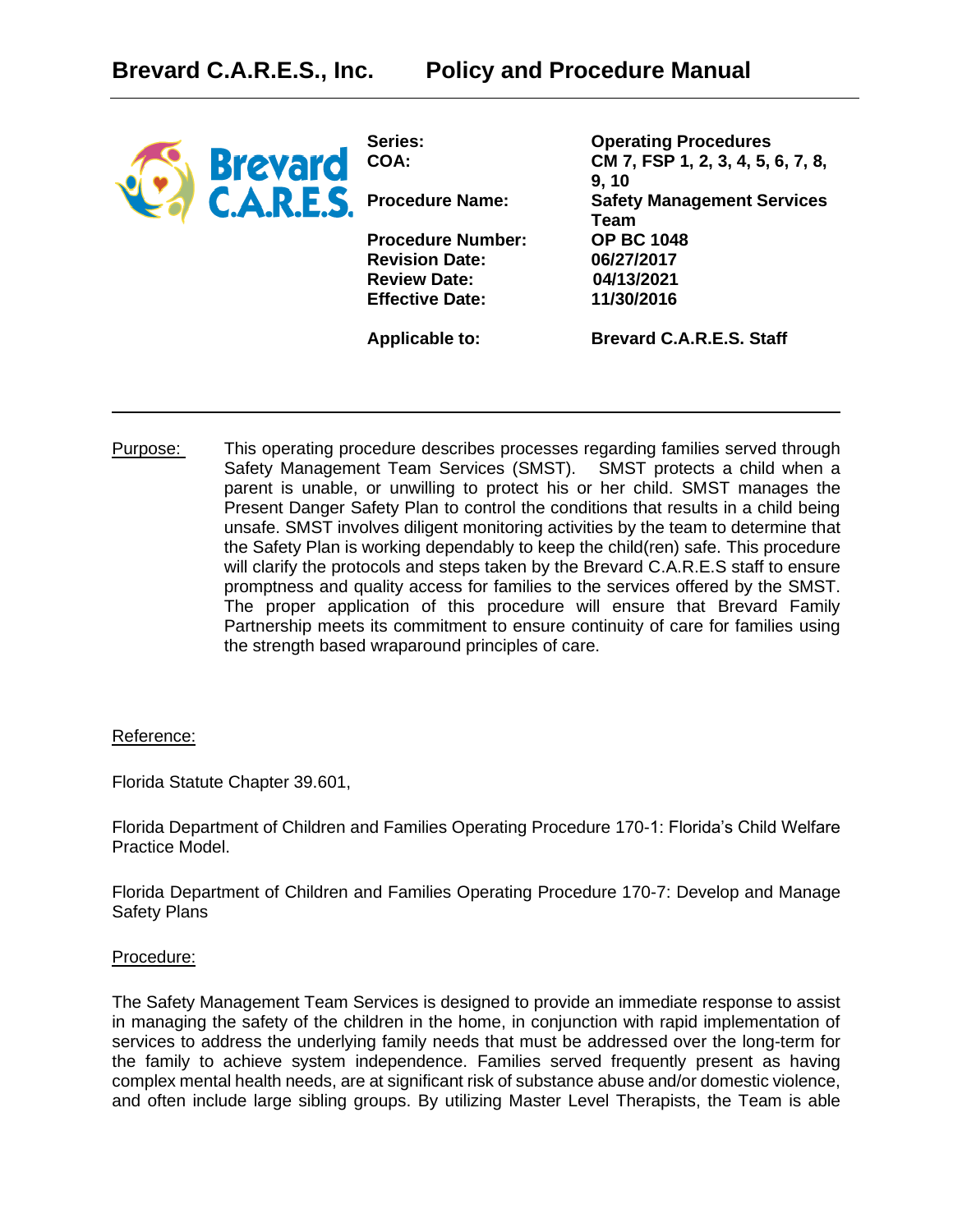provide the prompt therapeutic response required to address underlying mental health and substance abuse needs that are often creating the unsafe conditions in the home.

The Safety Management Services Team blends traditional safety management services with an immediate therapeutic response to assess family needs and strengths, provide family centered therapeutic intervention, parent education, stress management, conflict resolution and engagement of other services providers throughout the provider network based on the needs of the family during the investigative process.

The Safety Management Services Team provides twenty-four hours a day, seven days a week access and support for children and families served. And include home visits three to five times per week including evenings and weekends to assist in managing the Present Danger Safety Plan. The Brevard C.A.R.E.S. Mobile Response Team (MRT) and the entire Brevard Family Partnership provider network are available for additional immediate crisis response. SMT works in partnership with all involved parties to develop measurable and achievable steps and benchmarks to increase the family's ability to succeed on an incremental basis. The team will clarify specifically how accountability for all safety actions will be monitored. SMT identifies and implements adaptations quickly when needed based on the child and family needs.

Due to the intensity related to present danger, each Safety Management Team is capped at 10 families per team.

## **Access to Services, Screening and Intake Procedures**

Brevard C.A.R.E.S. works directly with Department of Children and Families Child Protective Investigations (CPI) to provide Safety Management Services Team (SMST) to families when a child(ren) has been determined to be in present danger but the danger threat can be managed in the home with a safety plan.

All requests for SMST services for families with identified Present Danger are made directly to the Safety Management Team Supervisor for expedited access to services and to prevent individuals and families from experiencing any unnecessary barriers. Upon request, the Safety Management Supervisor will complete an intake staffing with the requesting CPI Supervisor, Program Administrator, or designee. If Present Danger exists, and a slot is available, the case will be immediately assigned to a SMST.

Present Danger. Present Danger exists as an immediate, significant, and clearly observable family condition, child condition, individual behavior or action or family circumstances which are in the process of occurring and which obviously endanger or threaten to endanger a child and require immediate action to protect a child. Present danger threats are usually identified at initial contact by an investigator. Present Danger exists when:

- 1. The CPI can visibly identify or readily assess historical information for out of control conditions that are immediately harmful to the child. The family conditions are such that the threatening family condition or behavior putting the child in danger could happen at any time and requires an immediate response.
- 2. The threatening family condition may be readily apparent, or it may be an allegation of significant harm that if true requires protective actions.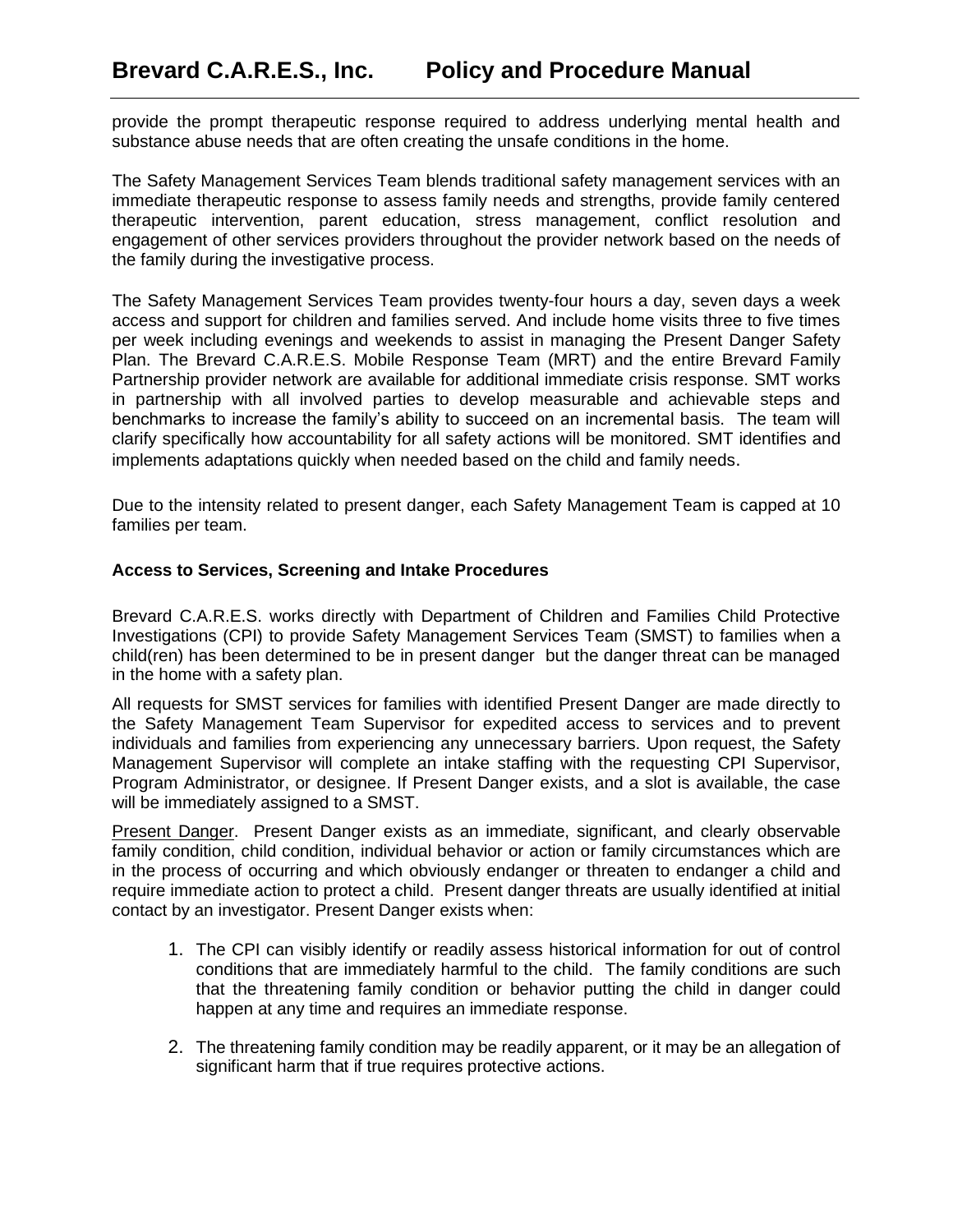- 3. Present Danger Threshold. The qualifiers that must exist to justify present danger are the following:
	- a. "Immediate" for present danger means that the dangerous family condition, child condition, individual behavior or act, or family circumstances are active and operating. What might result from the danger for a child could be happening or occur at any moment. What is endangering the child is happening in the present, it is actively in the process of placing a child in peril. Serious harm will result without prompt investigation and/or case manager response.
	- b. "Significant" for present danger qualifies the family condition, child condition, individual behavior or acts, or family circumstances as exaggerated, out of control, and/or extreme. The danger is recognizable because what is happening is onerous, vivid, impressive, and notable. What is happening exists as the matter that must be addressed immediately. Significant is anticipated harm that can result in pain, serious injury, disablement, grave or debilitating physical health conditions, acute or grievous suffering, impairment or death.
	- c. Present danger is "Clearly Observable" because there are actions, behaviors, emotions or out-of-control conditions in the home which can be specifically and explicitly described which directly harm the child or are highly likely to result in immediate harm to the child.
	- d. Danger Threats may manifest as Present Danger when:
		- a. Parent/legal guardian/caregiver's intentional and willful act caused serious physical injury to the child, or the caregiver intended to seriously injure the child. This refers to caregivers who anticipate acting in a way that will result in pain and suffering. "Intended" suggests that, before or during the time the child was mistreated, the parents'/primary caregivers' conscious purpose was willfully to act in a manner which would reasonably hurt/harm the child. This threat must be distinguished from an incident in which the parent/legal guardian or caregiver meant to discipline or punish the child, and the child was inadvertently hurt.
		- b. Child has a serious illness or injury (indicative of child abuse or neglect) that is unexplained, or the parent/legal guardian or caregiver explanations are inconsistent with the illness or injury. This refers to serious injury which parent/legal guardian or caregivers cannot or will not explain. While this is typically associated with injuries, it can also apply when family conditions or what is happening is bizarre and unusual with no reasonable explanation. Generally this will be a danger threat used only at present danger. One example is the following: A child has sustained multiple injuries to their face and head and the parent/legal guardian cannot or will not explain the injuries and the child is very young or non-verbal. The parent(s)' explanation changes over time as to how the injury or illness occurred.
		- c. The child's physical living conditions are hazardous and a child has already been seriously injured or will likely be seriously injured. The living conditions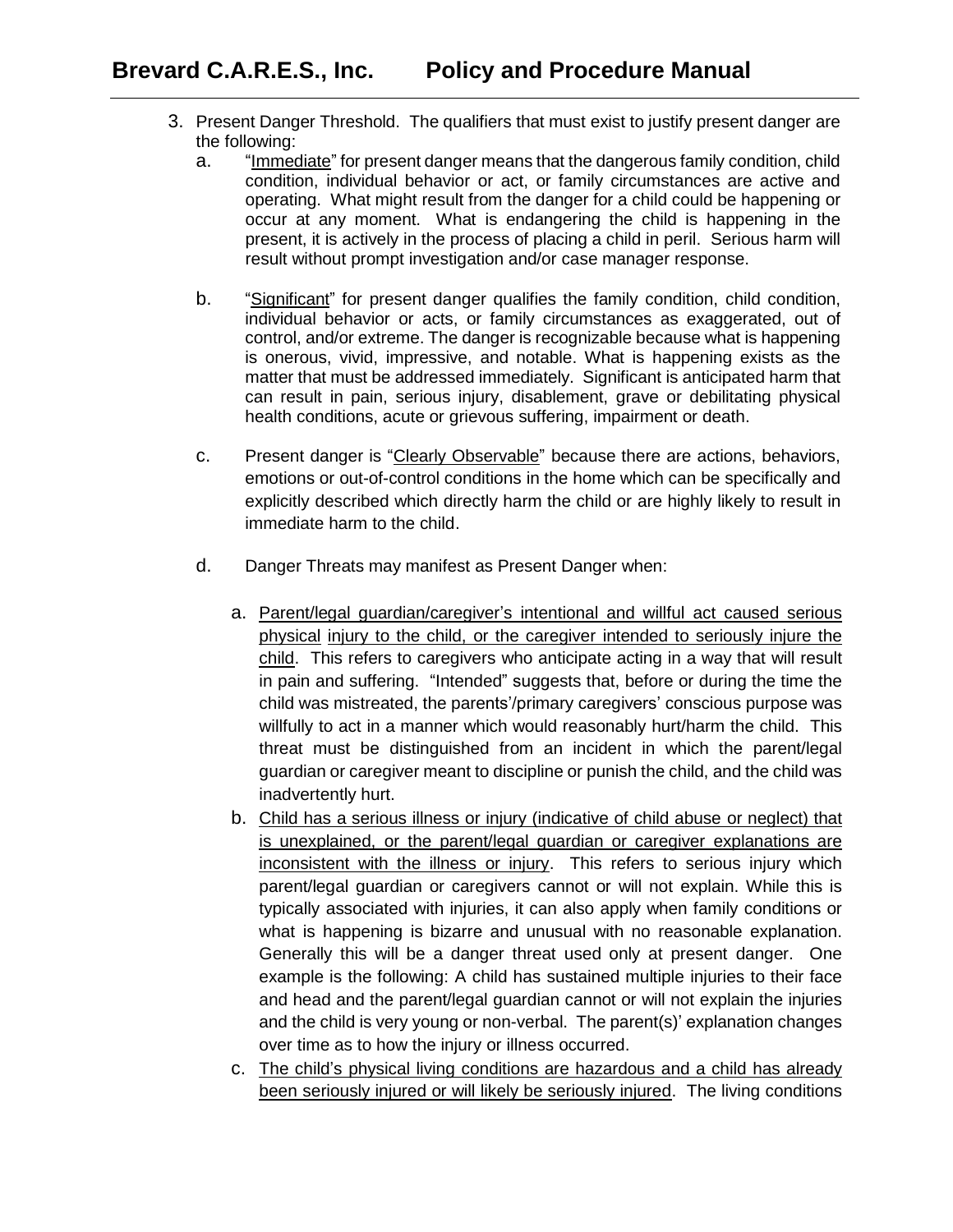seriously endanger a child's physical health. This threat refers to conditions in the home which are immediately life threatening or seriously endangering a child's physical health (e.g., people discharging firearms without regard to who might be harmed; the lack of hygiene is so dramatic as to cause or potentially cause serious illness).

- d. There are reports of serious harm and the child's whereabouts cannot be ascertained; and/or there is a reason to believe that the family is about to flee to avoid agency intervention; and/or the family refuses access to the child; and the reported concern is significant and indicates serious harm. This threat refers to situations in which the location of the family cannot be determined, despite diligence by the agency to locate the family. The threat also refers to situations where a parent/legal guardian/caregiver refuses to see or speak with agency staff and/or allow agency staff to see the child, is openly hostile or physically aggressive toward the investigator or case manager, is avoiding staff, refuses access to the home, hides the child, or refuses access to the child and the reported concern is significant and indicates serious harm. The hiding of children to avoid agency intervention should be thought of in both overt and covert terms. Information, which describes a child being physically confined within the home or parents who avoid allowing others to have personal contact with the child, can be considered "reported concern is significant and indicates serious harm."
- e. Parent/legal guardian or caregiver is not meeting the child's essential medical needs and the child is/has already been seriously harmed or will likely be seriously harmed. This refers to medical care that is required, acute, and significant such that the absence of care will seriously affect the child's health. "Essential" refers to specific child conditions (e.g., blindness, physical or developmental disability, medical condition) which are either organic or naturally induced as opposed to parentally induced. The parents will not or cannot address the child's essential needs.
- f. Child shows serious emotional symptoms requiring intervention and/or lacks behavioral control and/or exhibits self-destructive behavior that parent/legal guardian is unwilling or unable to manage. This refers to specific deficiencies in parenting that result in the exceptional child being unsafe. The status of the child helps to clarify the potential for severe effects. Clearly, exceptional includes physical and mental characteristics that result in a child being highly vulnerable and unable to protect or fend for him or herself.
- g. Parent/legal guardian or caregiver is violent, impulsive, or acting dangerously in ways that seriously harmed the child or will likely seriously harm to the child. Violence refers to aggression, fighting, brutality, cruelty, and hostility. It may be regularly active or generally potentially active. This threat is concerned with self-control. It is concerned with a person's ability to postpone; to set aside needs; to plan; to be dependable; to avoid destructive behavior; to use good judgment; to not act on impulses; to exert energy and action; to inhibit; and/or to manage emotions. This is concerned with self-control as it relates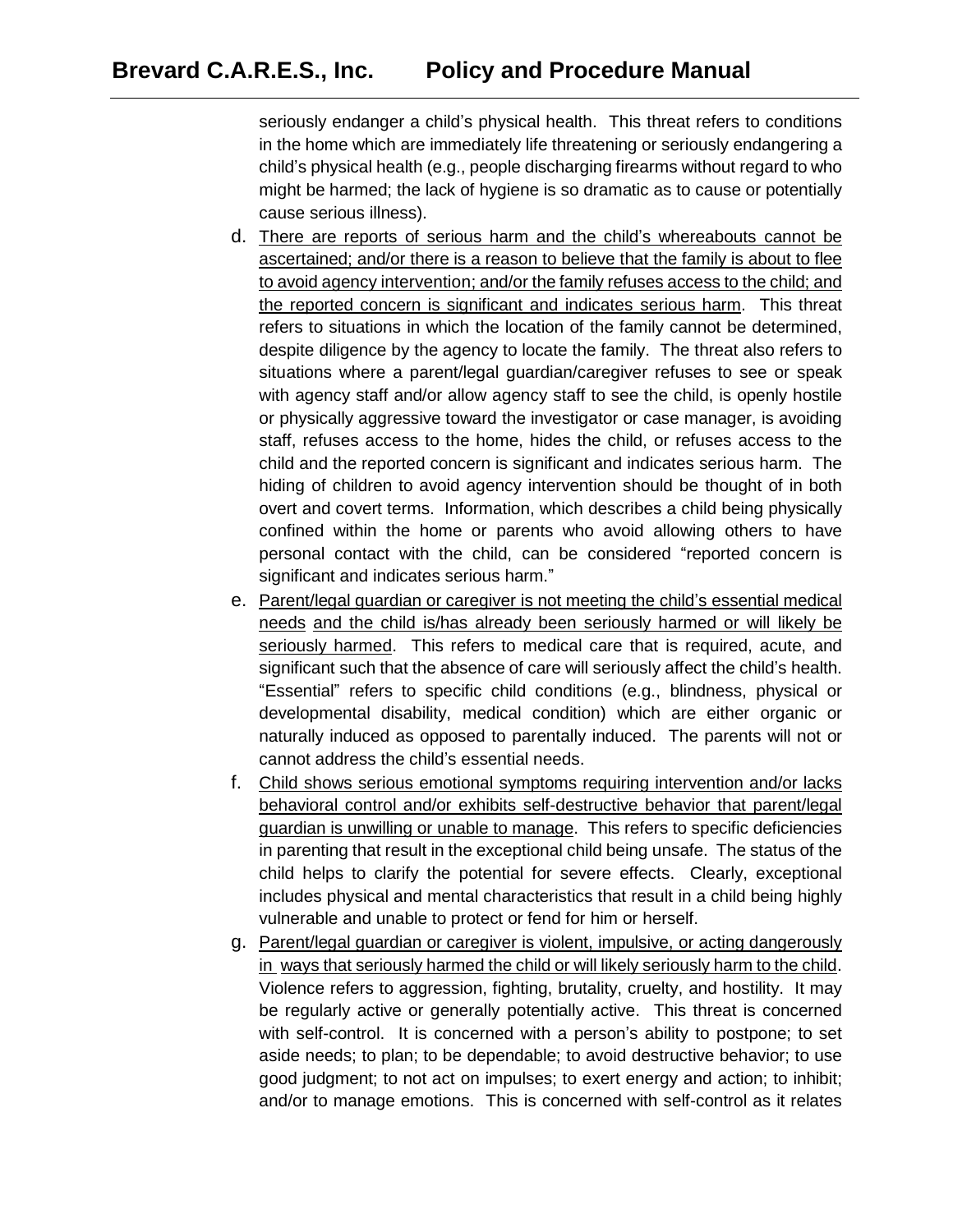to child safety and protecting children. So, it is the absence of caregiver selfcontrol that places vulnerable children in jeopardy.

- h. Parent/legal guardian or caregiver is not meeting child's basic and essential needs for food, clothing and/or supervision, AND child is/has already been seriously harmed or will likely be seriously harmed. "Basic needs" refers to the family's lack of:
	- 1. Minimal resources to provide shelter, food, and clothing; or,
	- 2. The capacity to use resources to provide for a minimal standard of care if they were available.
- i. Parent/legal guardian or caregiver is threatening to seriously harm the child, or is fearful he/she will seriously harm the child. This refers to caregivers who express anxiety and dread about their ability to control their emotions and reactions toward their child. This expression represents a "call for help."
- j. Parent/legal guardian or caregiver views child and/or acts toward the child in extremely negative ways AND such behavior has or will result in serious harm to the child. "Extremely" is meant to suggest a perception which is so negative that, when present, it creates child safety concerns. In order for this threat to be identified, these types of perceptions must be present and the perceptions must be inaccurate.
- k. Other. This category should be used rarely. Consultation with and approval by a supervisor must occur to determine that the threat identified is not covered in any of the standard danger threat definitions. Documentation should accurately describe the threat, including the threshold qualifiers.

If the referral does not meet the criteria for SMST, or if a slot is not available, the Safety Management Supervisor will consult with the CPI Program Administrator or designee to determine if there is a community resource that can be engaged as a safety management service to assist in managing the safety plan. When a community resource is identified a by-pass referral will be completed by the Staffing Specialist. In cases where the family does not meet the program entry criteria and the CPI Program Administrator disagrees with the determination, the case will be referred to the Brevard C.A.R.E.S. Executive Director for review.

# **Provider Outreach and Family Engagement for SMT Cases**

The SMST will conduct follow-up outreach and engagement efforts with the family within two hours, during business hours, four hours on nights and weekends of case acceptance the assigned Family Engagement Coordinator will complete a joint a face-to-face visit with the family and CPI to assist the CPI in the development of a Safety Pan in response to the present danger. If CPI request a specific time to conduct the initial joint visit that is outside of the established time frames, SMT will work collaboratively to meet the request and document the request in FSFN notes. The Safety Plan will identify immediate family needs that must be addressed (e.g., housing, food, some sort of care) and impact on safety planning.

1. The Safety Plan will control the behavior, emotion, or condition that resulted in the child(ren) being unsafe.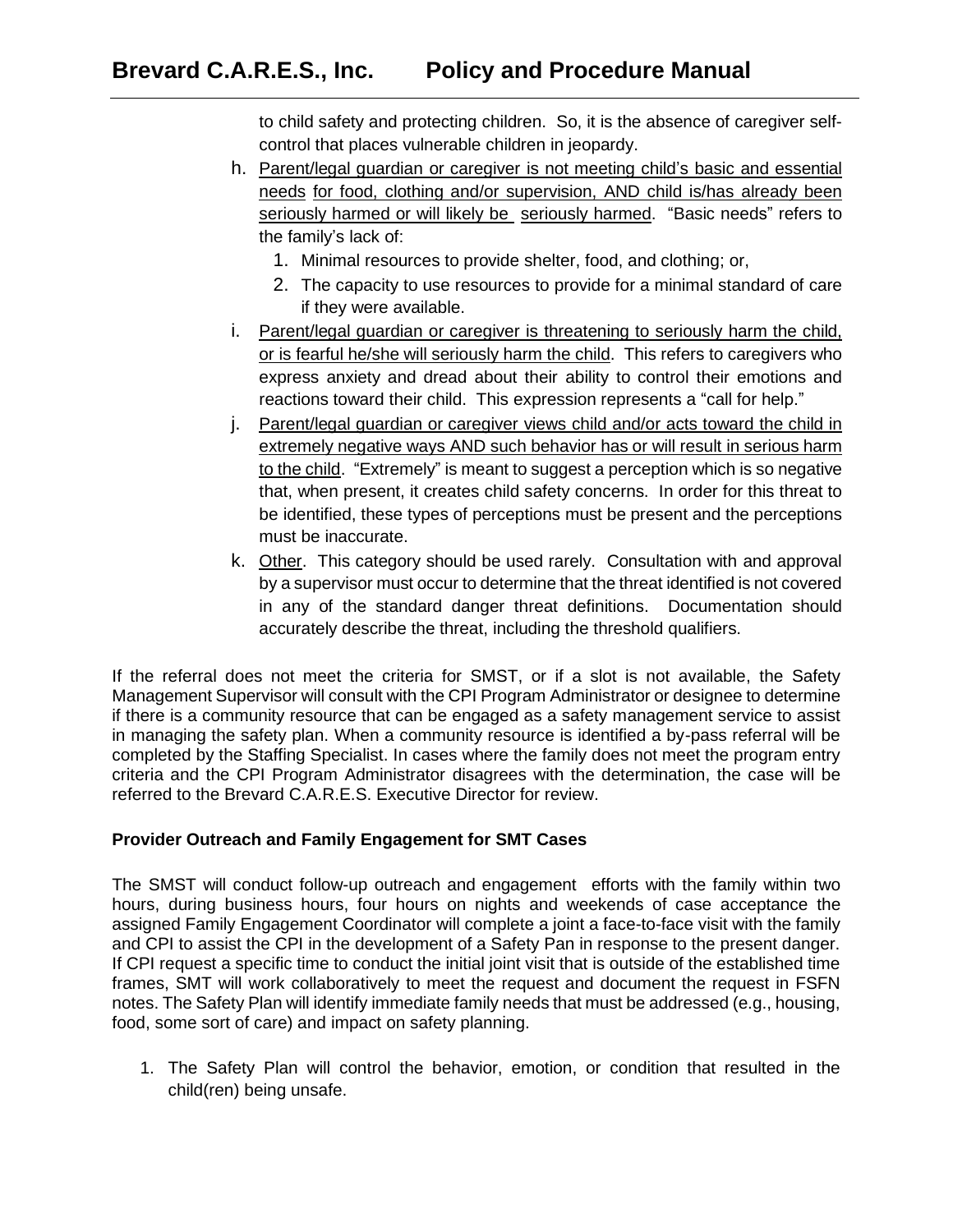- 2. The effect of the Safety Plan is immediate, and/or continues to protect the child every day.
- 3. The Safety Plan will describe each specific action necessary to keep the child(ren) safe, including:
	- a. The person responsible for each specific action;
	- b. Resources or people who will help with each action;
	- c. The frequency of the action, including times and days of the week; and
	- d. The person responsible for monitoring that each action is occurring as planned.
- 4. The Safety Plan may be exclusively an in-home, an out-of-home plan, or a combination of both.
- 5. The Safety Plan will not include promissory commitments by the parent/legal guardian who is currently not able to protect the child.
- 6. SMT will work with the assigned CPI to develop separate safety plans with the perpetrator of domestic violence and the parent/legal guardian who is a survivor of domestic violence.

The Safety Plan will sustain the family and control for safety while the Child Protective Investigator gathers information for the Family Functioning Assessment.

Within two days of initial face-to-face contact, the Family Engagement Coordinator will meet with the family to begin engagement and gather information that will later assist in completing the Strength and Cultural Discovery. The Strength and Cultural Discovery process is the means by which the SMST working with the family assists them in identify their strengths, needs, identify the family's vision statement and family team members. All assessments are conducted in person in a non-threatening manner, respecting the family while adhering to all confidentiality standards. The Strength and Cultural Discovery lays the foundation for family engagement and inclusion. It is a tool used to learn about the family's history, needs, traditions, culture, resources and norms with sensitivity to cultural norms as resources and supports are identified to strengthen and preserve the family unit. The Strengths Discovery sets the tone for Family Team Conferencing by identifying informal supports and natural resources available to the family. The SMST utilizes the Family Assessment of Needs and Strengths tool (FANS). The FANS tool guides parents in identifying their strengths as well as the skills they need to support their family. FANS identifies strengths and needs in the following areas; self-care, knowledge and skill development, selfefficacy, engagement, and parent voice, service access, and ownership of success by creating a shared working partnership with the Family Peer Advocate. The Initial FANS is completed within 7 days of inception of a new SMST case. A final FANS is also completed upon case closure to measure any progress the family has made while working with SMST.

The SMST utilizes Nurturing Parenting as part of its in home program design when parenting skills development is identified as a need for the family.

Based on the assessed needs of each family, a plan is created as part of the Family Team Conference to increase the Protective Factors and serve as the basis of the families parenting program. The Family Team Conference meeting is the team process utilized by SMST and is central to the service delivery system for those referred to the program. It is a strength based, family centered model that enlarges the circle of care around a family to ensure sustainability upon discharge from the program by building upon the Protective Factors. Prior to the first Family Team Conference, Team Members will be oriented to the wraparound process and principles of case practice. The role of the family team will be defined and literature on the process and program will be made available in advance of for those members who are not familiar with the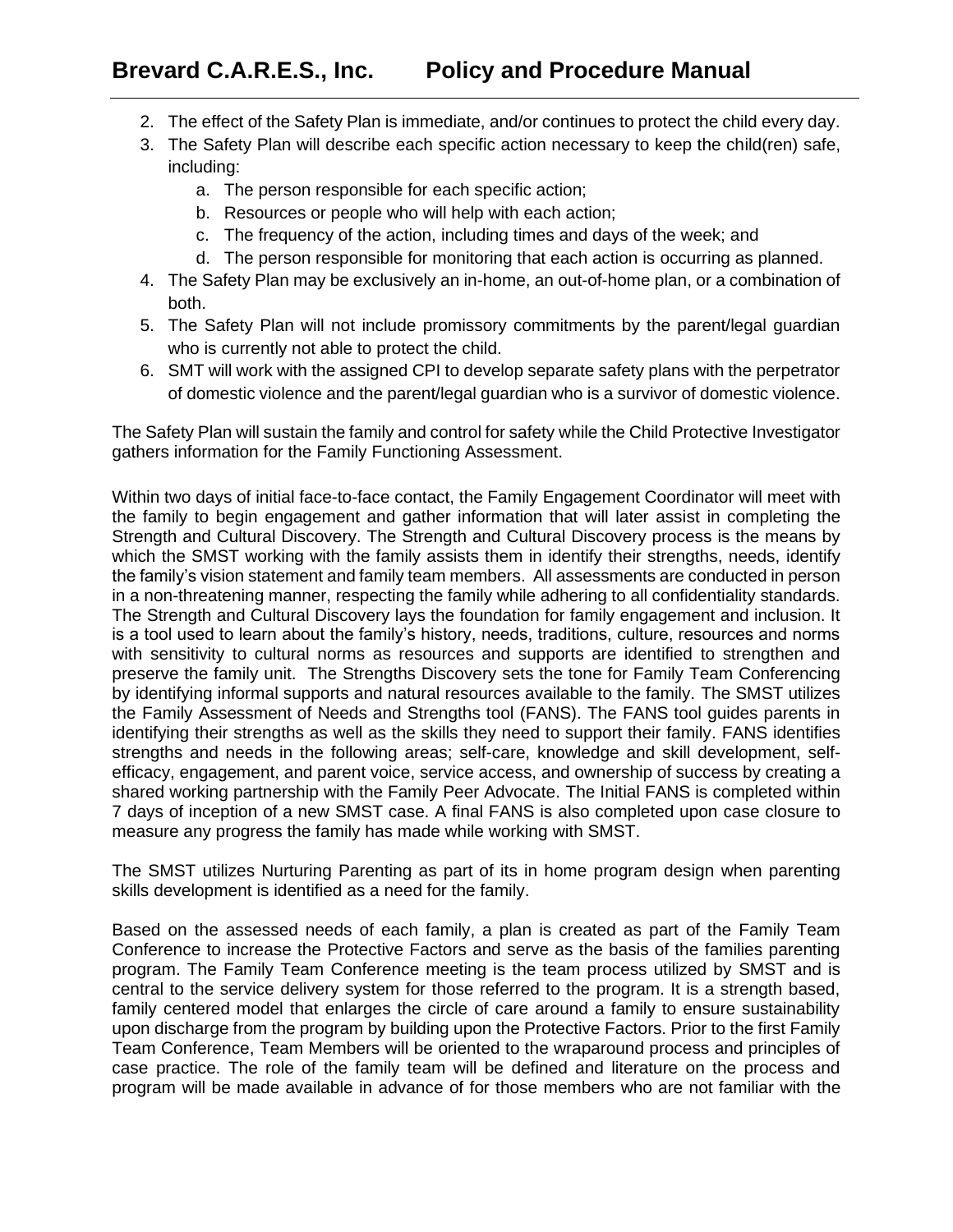process. An initial Family Team Conference is completed within30 days of the Strength and Cutrual Discovery???

At the onset of each Family Team Conference the family vision statement will be reviewed with the team members followed by the family strengths and the strengths of individual family members if appropriate. During the Family Team Conference the family, along with the identified Family Team, will work to build upon the family strengths to address the identified needs of the family in a Care Plan.

The Care Plan is the individualized method of documentation for each family. The Care Plan outlines the needs identified and what specific service providers in the Brevard C.A.R.E.S. network (as well as any informal and natural supports identified) that support the achievement of the family's desired outcomes. At this time, the benefits, alternatives, risks and consequences of planned services are reviewed and discussed with the family. In cases where the team determines that flexible supports are needed to assist the family in meeting their goals, the Family Engagement Coordinator will authorize the Flexible Support Services. The team will identify the frequency and duration of the supports needed and the level and type of flexible support needed to meet the unique needs of the family. These specifics will be outlined in the Care Plan and functions as the service plan. The Care Plan identifies all services and supports to be provided, and by whom, and contains the individual or guardian's signature. Any unmet needs are discussed and the possibilities for maintaining and strengthening family relationships are addressed.

Common services identified, provided or authorized for Flexible Support Services, by the Safety Management Services Team, include: substance abuse, mental health, behavioral management, child care, parenting skills, financial assistance, domestic violence, developmental evaluations and respite care.

Frequent Family Team Conferences are completed to ensure needs are being met and natural supports are being created. Cases referred to Safety Management Services are discussed with the Department of Children and Families referral source weekly, until the final Impending Safety determination has been determined and follow up services engaged.

# **Management of Present Danger Safety Plans**

Following acceptance of the case, the SMST will continuously monitor and assess the family's conditions and dynamics to inform on-going safety planning and plan modification. Management of the Safety Plan includes the timely modification of any plan when more intrusive, or less intrusive, actions are possible due to changes in family dynamics or conditions.

Within 5 days following the case assignment, a supervisory consultation will occur to ensure the sufficiency of the safety plan.

SMST will provide face-to-face contact with the family three to five times a week. The visit will be unannounced/announced, or a combination of both, to the child's current place of residence if warranted based on the safety plan.

SMST will maintain regular face-to-face contact a minimum of 3 days a week with the parent(s)/legal guardian(s) and caregiver of any child. During these contacts, SMST shall discuss with the parent(s)/legal guardian(s) or caregiver the safety plan, the care plan progress and the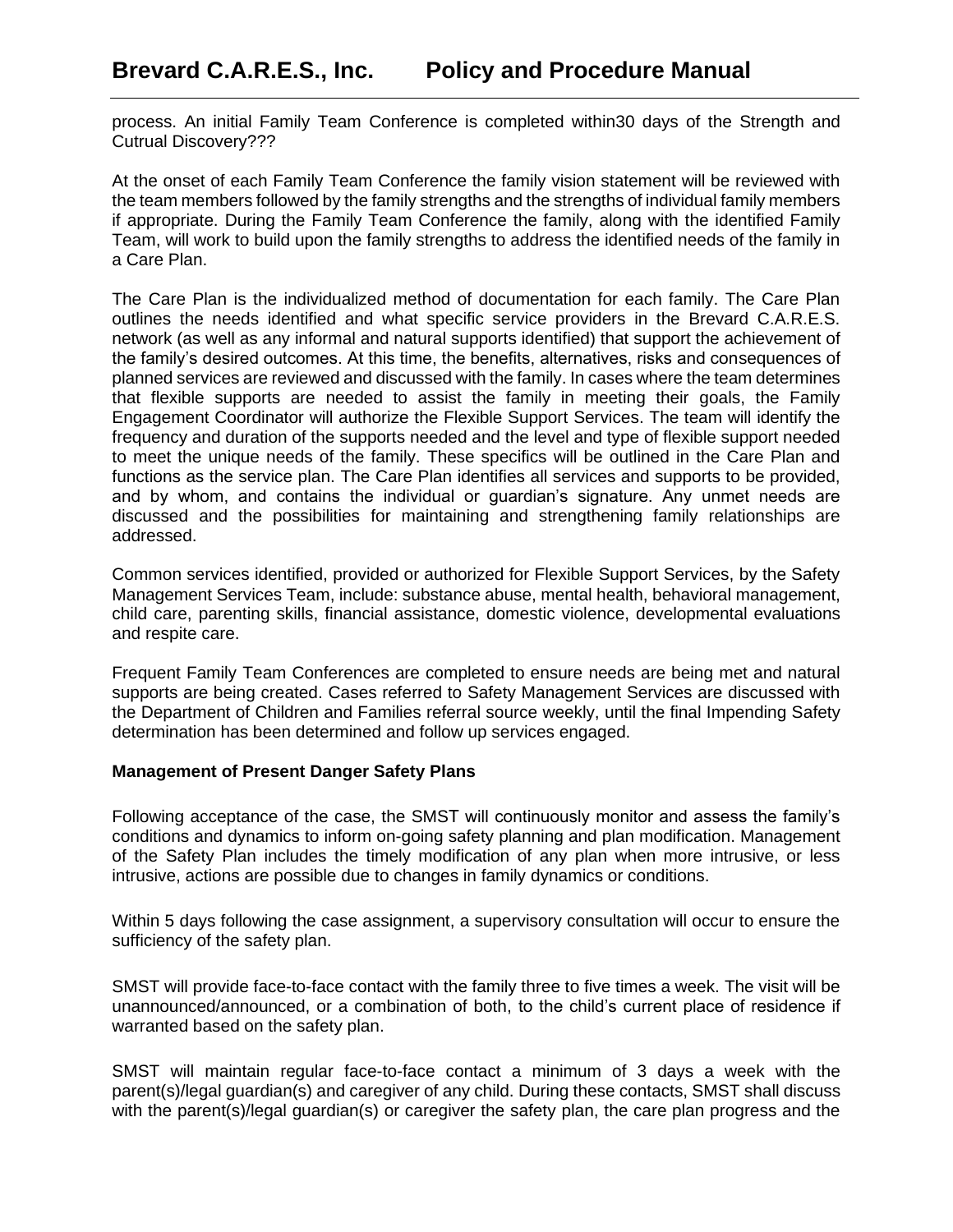child's progress in terms of health, and well-being.

SMST will monitor through contacts with all safety service providers no less than weekly and as frequently as is necessary to manage the effectiveness and dependability of the safety plan. SMT will also gather information from other persons who see the child on a consistent basis to discuss how the child appears to be doing and whether there are any safety concerns.

SMST monitoring activities regarding a safety plan will include the following activities:

- 1. Verify that all safety service providers know the name and contact information for the Family Engagement Coordinator (FEC) responsible for managing the plan.
- 2. Confirm with safety service providers what actions they are providing.
- 3. Assess whether there have been any changes in parent/legal guardian conditions, attitude, ability or willingness to support the current in-home plan.
- 4. Determine whether the home environment continues to be, or has become stable enough for safety services providers to be in the home and be safe.
- 5. Determine whether the condition of the child is satisfactory and that the plan is working dependably to protect the child.
- 6. Confirm that all safety plan providers know what actions to take and who to notify immediately if problems arise.
- 7. Assess and assist the parent(s)/legal guardian(s) with Conditions for Return to achieve reunification.
- 8. Assess whether any critical junctures are anticipated that may destabilize conditions in the home, such as the birth of a new child or other significant change in household composition.

SMST will exercise due diligence to work with the assigned CPI to modify out of home safety plans in response to changing family dynamics, including when an In-Home safety plan is able to be implemented.

# **Closure and Aftercare**

Once the CPI has completed their Family Functioning Assessment, assessment of Impending Danger and Caregiver Protective Capacities they will make a determination if the child is safe or unsafe. A child can be considered safe when there is no threat of danger to a child within the family/home or when the caregiver protective capacities within the home can manage threats of danger. A child is unsafe when there is a danger threat to a child within a family/home and the caregiver protective capacities within the home are insufficient to manage the threat of danger, thus requiring outside intervention. At the time the CPI makes a determination, a post FANS will be administered by the SMST to measure the effectiveness of the services in changing long standing parenting habits and beliefs.

Based on that determination the case will be staffed for on-going services. The SMST will participate in the staffing for on-going services and continue to work with the family and respective service provider, if it is deemed appropriate to assist in providing additional support to the family and strengthen safety services. Safety Management can remain open 180 days to a family, regardless of which program the family is working with.

> o If there is a Safe Impending Danger decision and ongoing prevention services would benefit the family the Safety Management Services Team works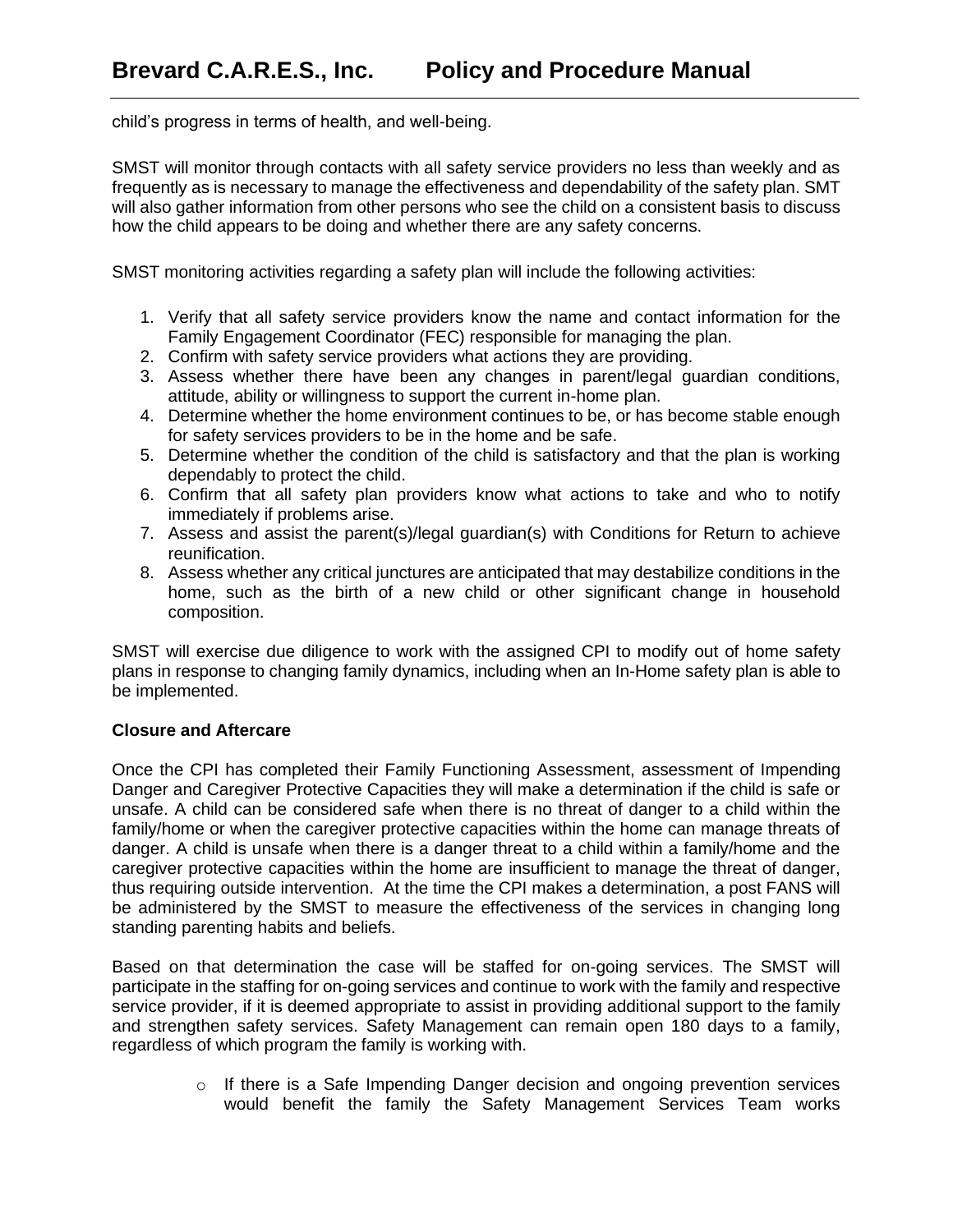collaboratively with the Brevard C.A.R.E.S. Program to complete a Family Team Conference to update and transfer the Care Plan and related services.

- $\circ$  If there is a determination that the child in Unsafe and non-judicial in home services would appropriately serve the needs of the family the Safety Management Team works collaboratively with the Brevard C.A.R.E.S. Non-Judicial In Home Services program to complete a Family Team Conference to update and transfer the Care Plan and related services.
- o If there is a determination that the child in Unsafe and court ordered services would appropriately serve the needs of the family the Safety Management Team works collaboratively with the Dependency Case Management program to complete a Family Team Conference to update and transfer the Care Plan and related services.

# FSFN Documentation.

Individual Contacts with Children, Parents and Other Team Members.

- 1. All case activities, including contacts and attempted contacts with a child, the child's parent or caregiver and collaterals must be entered in FSFN no later than two business days after the actual contact or other event.
- 2. Case notes will provide the most pertinent facts gathered and observations about the child or family that will be used in developing or updating a family assessment.

Team Meetings, Hearings, Staffings, etc.

The FSFN Meeting page will be used to formally document meetings, participants and meeting outcomes. The following information about meetings will be recorded:

- 1. Date and time of meeting.
- 2. Brief statement as to reason for meeting and outcomes, in particular any decisions
- 3. Participants.
- 4. Meeting type as listed above.

FSFN Supervisor Consultation.

The FSFN Supervisor Consultation page will be used to document all consultations with Family Engagement Coordinators associated with Present Danger Assessments, safety planning and management activities.

The Note type of "Review, Supervisor" should be used for required case reviews.